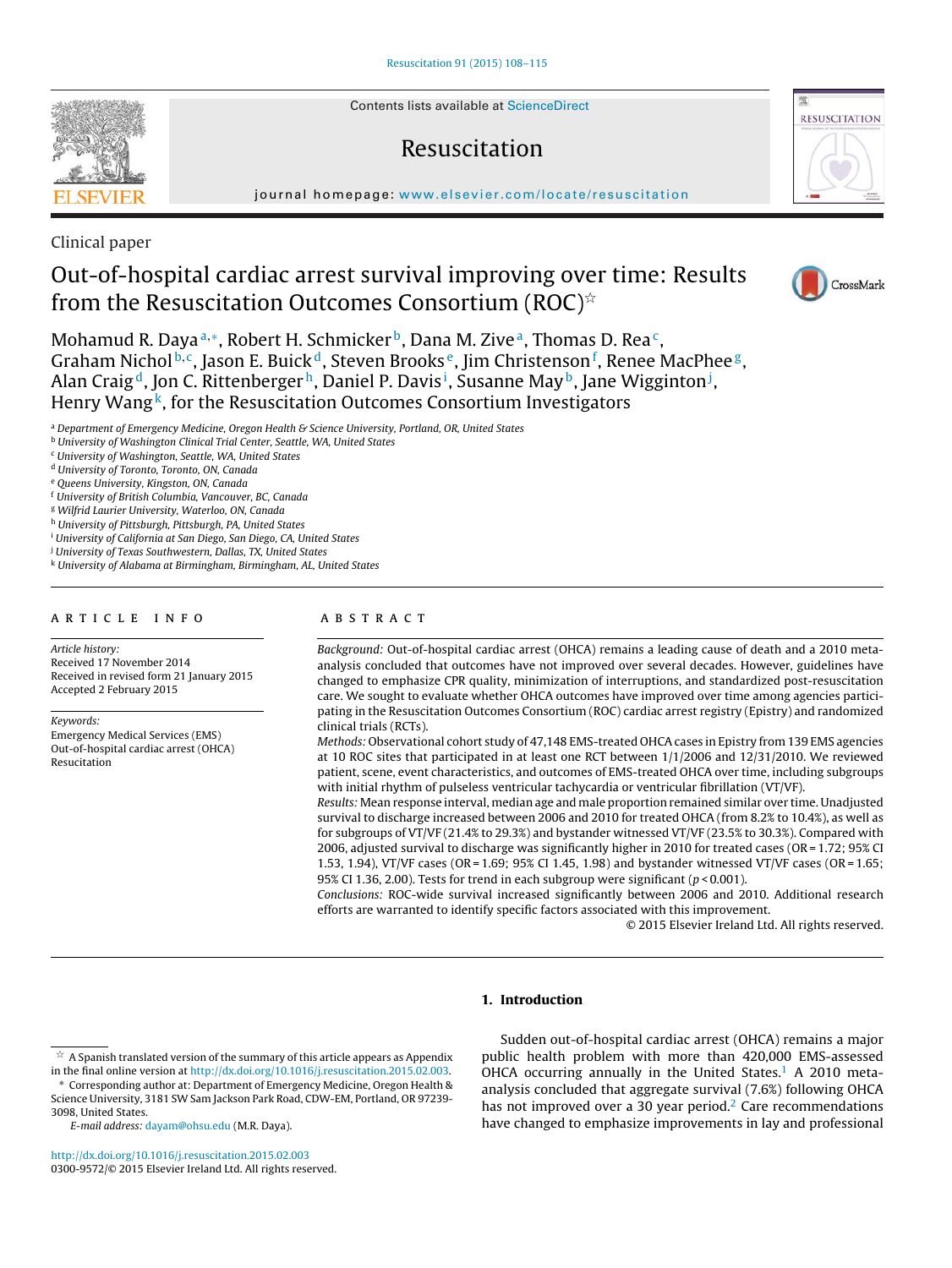rescuer cardiopulmonary resuscitation (CPR), and implementation of standardized protocols for post-resuscitation care and a call to develop regionalized systems of care.<sup> $3-8$ </sup> Without consistent collection of OHCA data and outcomes, the impact of these changes in care is difficult to characterize. Furthermore, prior observational studies have demonstrated inconsistent findings regarding the impact of updated care guidelines. $9-12$ 

The Resuscitation Outcomes Consortium (ROC) is an ongoing multi-center, international, research network evaluating interventions in OHCA, including registry data collection and randomized controlled clinical trials (RCTs). The ROC epidemiologic registry (Epistry) includes standardized data collection of patient, event, and EMS characteristics as well as hospital outcomes for EMSassessed OHCA.<sup>13</sup>

Since inception, ROC has completed three large RCTs of prehospital interventions to improve OHCA outcomes, each of which has shown no significant survival differences between study arms.<sup>13-15</sup> Despite this, it is possible that OHCA outcomes in ROC communities may have been affected by the changes in behavior inherent with ongoing observation as part of a registry, performance feedback, and participation in RCTs, or by concurrent adoption of other care interventions such as dispatch-assisted chest compressions, public access defibrillation programs, CPR quality (rate, depth, recoil) monitoring, minimization of interruptions (e.g., peri-shock pause), single versus stacked shocks, and standardized post-resuscitation protocols including controlled temperature management and early coronary angiography.6,17–24

We sought to characterize secular trends in OHCA survival to hospital discharge between 2006 and 2010 amongst EMS agencies that participated in ROC Epistry as well as at least one RCT within this period. We also assessed trends in survival among subgroups of VT/VF and bystander witnessed VT/VF.

# **2. Methods**

### 2.1. Design and setting

The ROC consists of 10 North American sites, their EMS agencies, and participating hospitals, serving a population of approximately 24 million individuals.<sup>25</sup> The ROC Epistry is a prospective database of OHCA patients for whom there is an organized EMS response. Cases are enrolled in Epistry if the patient receives chest compressions by EMS or any defibrillation; including use of an automated external defibrillator (AED). $11$  Epistry data collection at all ROC sites began December 1, 2005. The original dataset was developed by an interdisciplinary ROC committee using existing EMS reporting structures and OHCA templates.<sup>13</sup> Epistry data collection was reviewed and approved by the institutional review boards (IRBs) and/or research ethics boards (REBs) at each participating site. The RCTs were IRB/REB reviewed and approved at each participating site.

Between June 2007 and November 2009, ROC sites enrolled adult OHCA patients in a multi-center RCT (Prehospital Resuscitation using an Impedance valve and Early vs. Delayed Analysis (PRIMED); www.clinicaltrials.gov NCT00394706). PRIMED was a factorial study testing two distinct randomized clinical interventions: a brief versus longer period of CPR by EMS prior to analysis and assessing the effectiveness of an active versus sham Impedance Threshold Device (ITD). Neither the CPR strategies nor the ITD was significantly associated with survival to hospital discharge or functional outcome.<sup>14,15</sup> Concurrent with PRIMED, ROC completed a real-time CPR feedback RCT at selected EMS agencies from three sites which also showed no significant difference in outcomes between control and intervention  $\text{arms.}^{16}$ Regardless of trial participation, all sites maintained Epistry entry for cases not enrolled in RCTs, and trial data were later merged to create a complete OHCA dataset across the time frame for this study.

## 2.2. Study population

Included were all EMS-treated adult ( $age > 18$ ) non-traumatic OHCA between January 1, 2006 and December 31, 2010. Post-2010 data was unavailable due to ongoing clinical trials. To reduce bias due to varying agency participation, we included only cases from agencies that participated in Epistry and at least one of the RCTs. Of the 264 agencies that had participated in Epistry prior to PRIMED, 114 were excluded because they did not qualify to participate in any component of PRIMED allowing for an unbiased analysis over time. Excluded agencies accounted for only 12% of the cases in Epistry and had not met data quality or consistency performance benchmarks as required by the ROC Study Monitoring Committee. Of the remaining 150 agencies, seven were excluded because they did not participate in Epistry after RCT participation; one was excluded for self-reported incomplete case capture; and three agencies were combined with neighboring entities. Cases from 139 agencies in the ten participating sites serving a population of nearly 21 million were ultimately available for this analysis. Agencies were not required to have participated every month between 2006 and 2010 but were required to have contributed at least 6 months of data in Epistry and PRIMED. To avoid bias due to convenient sampling, we examined whether agencies had consistent case capture and entry into the ROC database during all months of participation. We first calculated averagemonthly enrollment counts for each agency. Assuming the monthly enrollment counts had a Poisson distribution, we then calculated a 95% lower bound for each agency. If an agency's enrollment during any month was lower than this bound, we assumed incomplete case capture and excluded the agency's cases for that month.

## 2.3. Outcome measures

The primary outcome was survival to hospital discharge as this was consistently captured across all cases. We considered changes in survival by time, as well as by site. Secondary outcomes included proportion of cases with available CPR process data as well as survival in OHCA subgroups by first recorded rhythm (grouped as with or without VT/VF), and bystander witnessed VT/VF.

## 2.4. Statistical analysis

To assess the adjusted association with survival to hospital discharge, we used multi-level mixed-effects logistic regression with a hierarchical random effects structure (individual patients nested in geographic region nested in site) using the xtmelogit function in STATA. We used independent covariance structure with random intercepts. The models provide the OR [95% CI] for study period after adjustment for the following a priori key covariates: year (factor – 2006, 2007, 2008, 2009, 2010); age (continuous);male sex (yes/no); first agency arrival time  $\geq$ 6 min (yes/no); witnessed status (factor – EMS, bystander, none, unknown); bystander CPR (factor – yes, no, unknown); public location (yes/no); and first recorded rhythm (factor – VT/VF, PEA, Asystole, No-Shock No Strip, Cannot Determine). The models were run for all treated cases as well as for cases with presumed cardiac etiology only. Data management was performed in S-PLUS version 6.2.1 (Insightful Corporation, Seattle, WA) while regression analyses were performed in Stata Statistical Software: Release 11 (StataCorp LP, College Station, TX).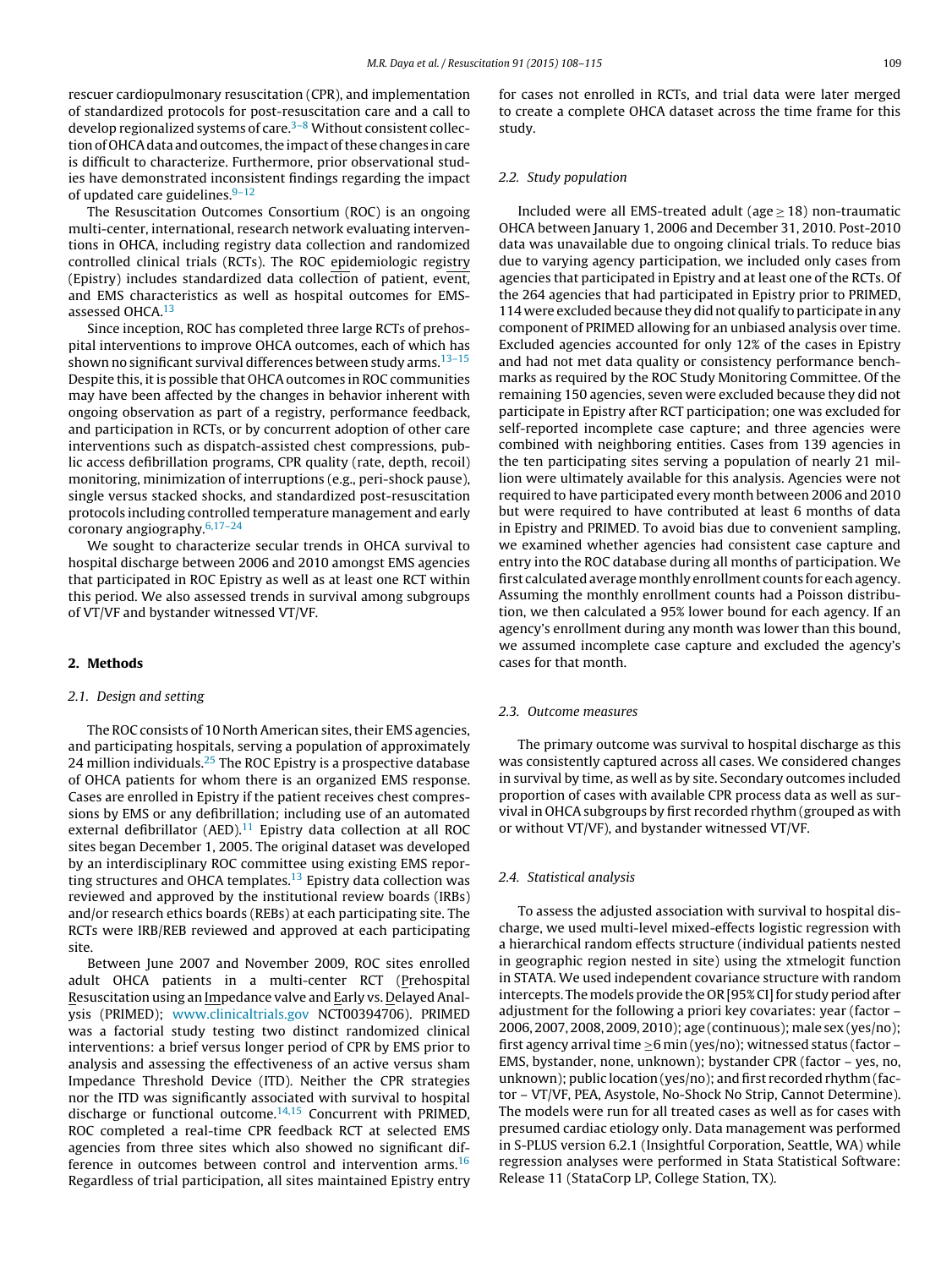

**Fig. 1.** Study sample flowchart.

# **3. Results**

There were 84,738 OHCA patients assessed by EMS throughout the study period, with 47,148 receiving treatment (Fig. 1). Table 1 shows the proportion of treated episodes remained similar in each year (range: 54.4–56.9%), but there was an absolute increase in the count of treated cases. Mean patient age and male proportion were similar over time, as was the percentage of OHCA witnessed by bystanders. The proportion of OHCA in public locations decreased over time, while EMS-witnessed events and proportion with bystander CPR increased. The proportion of OHCA where an AED was applied prior to EMS arrival increased minimally, although AED defibrillation remained stable. Mean EMS response interval remained consistent at or near 6.0 min. Initial cardiac arrest rhythms differed, however, with the proportion of cases with a first recorded rhythm of VT/VF gradually decreasing over time (24.1% in 2006, 21.5% in 2010) while the proportion of cases with PEA and asystole increased. The proportion of cases determined to have a non-cardiac etiology were highest in 2006 (10.1%), but decreased to 4.7% in 2010. Of note, etiology determination was based solely on prehospital records and not validated through additional records review. The availability of EMS cardiac monitor files from resuscitations improved during the study period, with 41.9% of treated cases in 2007 having an available file compared to 73.9% in 2010. Of available files, those with usable data increased as well, from 36.7% to 62.8%. Similar descriptive analyses were performed on a sample with no case exclusions (RCT participation or excluded months of data) to address potential selection bias. Findings remained consistent with our primary sample.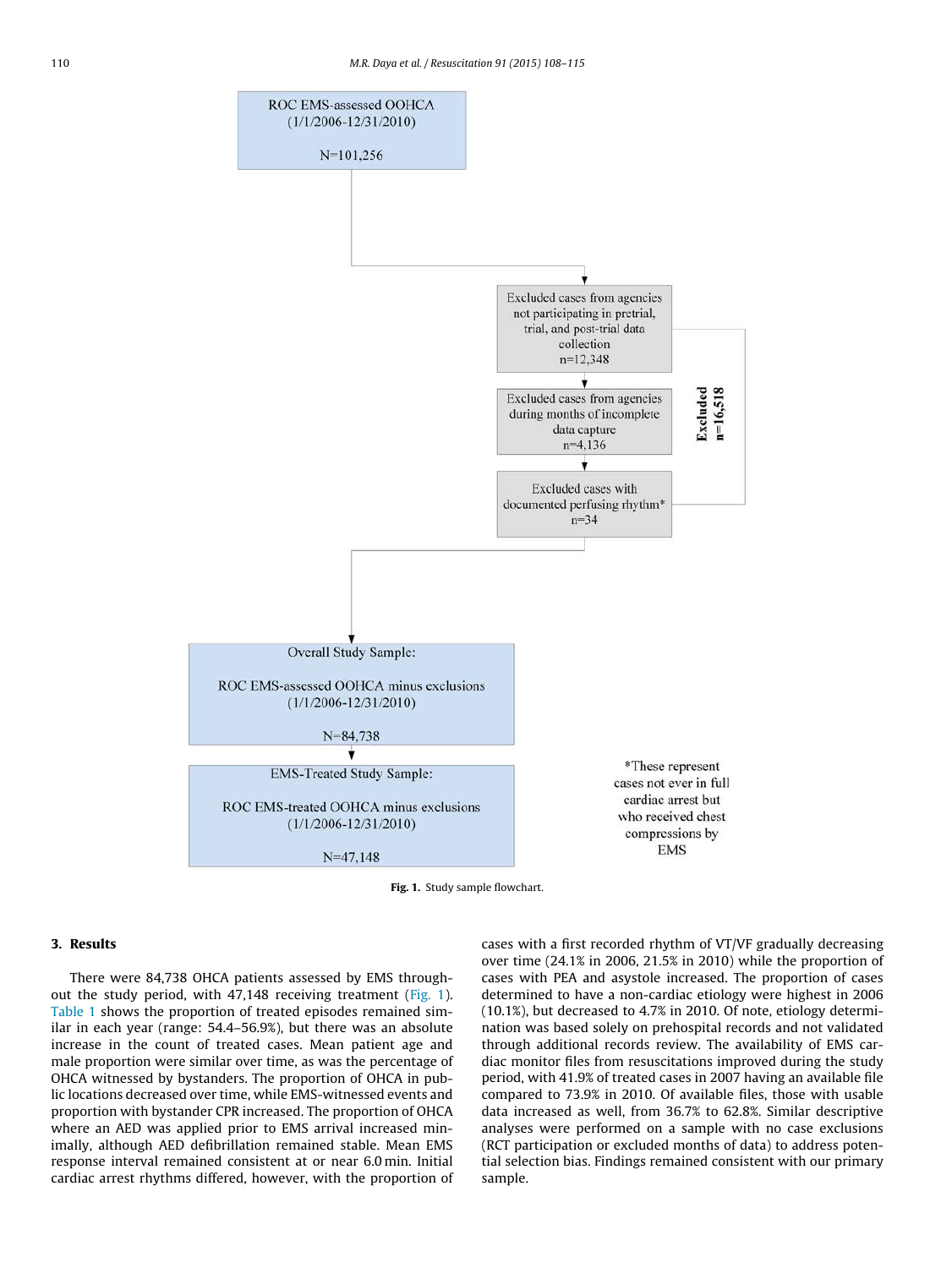### **Table 1**

Overall patient, event, and EMS characteristics over time.

|                                   | 2006     | 2007     | 2008     | 2009     | 2010     |
|-----------------------------------|----------|----------|----------|----------|----------|
| Treated episodes, $n$             | 7659     | 8275     | 9524     | 10,475   | 11,215   |
| Median age (IQR)                  | 67(26)   | 68(27)   | 67(26)   | 67(27)   | 66(27)   |
| Male, %                           | 63.8     | 63.1     | 63.9     | 63.9     | 63.4     |
| Public location, %                | 16.1     | 16.2     | 15.8     | 14.4     | 13.7     |
| AED applied, %                    | 2.5      | 2.6      | 3.5      | 3.3      | 3.2      |
| AED shock, %                      | 1.4      | 1.4      | 2.0      | 1.6      | 1.7      |
| Witness status                    |          |          |          |          |          |
| EMS, %                            | 9.2      | 9.2      | 9.9      | 11.1     | 11.7     |
| Bystander, %                      | 39.7     | 37.8     | 37.7     | 37.8     | 37.6     |
| None, %                           | 42.1     | 46.0     | 48.2     | 46.6     | 47.7     |
| Unknown, %                        | 9.1      | 7.0      | 3.9      | 4.2      | 3.0      |
| Bystander CPR, %                  | 33.8     | 35.5     | 36.0     | 39.2     | 40.1     |
| Mean arrival time in minutes (sd) | 6.0(9.3) | 6.1(3.6) | 6.1(3.4) | 5.9(4.6) | 5.9(3.1) |
| First EMS rhythm                  |          |          |          |          |          |
| VT/VF, %                          | 24.1     | 22.7     | 22.2     | 22.3     | 21.5     |
| PEA, %                            | 20.3     | 20.4     | 20.9     | 22.8     | 21.8     |
| Asystole, %                       | 39.3     | 41.6     | 44.0     | 43.1     | 44.2     |
| No shock, no strip, %             | 7.8      | 8.0      | 1.3      | 2.5      | 9.6      |
| Cannot determine, %               | 6.9      | 70       | 10.7     | 7.9      | 2.6      |
| Transported, %                    | 60.0     | 58.9     | 60.2     | 61.2     | 62.8     |
| Non-cardiac etiology, %           | 10.1     | 7.0      | 5.4      | 4.9      | 4.7      |
| Available ECG, %                  | n/a      | 41.9     | 64.3     | 73.3     | 73.9     |
| ECG with data, %                  | n/a      | 36.7     | 55.5     | 61.6     | 62.8     |

#### **Table 2**

Treatment, transport and survival from OHCA over time: all sites.

|                                                    | 2006   | 2007   | 2008   | 2009   | 2010   |
|----------------------------------------------------|--------|--------|--------|--------|--------|
| EMS-assessed episodes, $n$                         | 13.920 | 14,617 | 16.736 | 18.848 | 20.617 |
| Treated episodes, $n$                              | 7659   | 8275   | 9524   | 10.475 | 11.215 |
| Treated, %                                         | 55.0   | 56.6   | 56.9   | 55.6   | 54.4   |
| Pronounced in field, $n$ (% of treated)            | 40.0   | 41.0   | 39.7   | 38.7   | 37.1   |
| Transported to ED, $n$ (% of treated)              | 60.0   | 58.9   | 60.2   | 61.2   | 62.8   |
| Survival to hospital discharge by subgroup         |        |        |        |        |        |
| EMS treated, %                                     | 8.2    | 8.8    | 9.3    | 8.8    | 10.4   |
| Presenting rhythm VT/VF, %                         | 21.4   | 24.7   | 25.8   | 24.5   | 29.3   |
| Presenting rhythm VT/VF and Bystander Witnessed, % | 23.3   | 27.1   | 28.1   | 26.7   | 30.3   |
| Presenting rhythm PEA, %                           | 6.2    | 7.4    | 7.6    | 7.0    | 8.7    |
| Presenting rhythm asystole, %                      | 1.1    | 1.4    | 1.8    | 1.5    | 2.1    |

## 3.1. Survival to hospital discharge

Overall, survival to discharge improved from 8.2% to 10.4% among EMS-treated OHCA in the study period (absolute difference 2.2% (95% CI 1.3%, 3.0%)) (Table 2). Survival after initial VT/VF increased from 21.4% to 29.3% (absolute difference 7.9% (95% CI 5.3%, 10.5%)). Survival in the subgroup of bystander witnessed VT/VF increased from 23.5% to 30.3% (absolute difference 6.8% (95% CI 3.4%, 10.2%)). Survival also increased for those presenting in PEA (absolute difference: 2.5% (95% CI 0.9%, 4.2%) or asystole (absolute difference: 1.0% (95% CI 0.4%, 1.6%), although these increases were of smaller magnitude (Fig. 2).

Changes in survival amongst the ten participating sites were also identified (Online Appendix). The range of survival among sites varied both at baseline and over time from 1.5–15.4% in 2006 to 5.5–19.0% in 2010. Sites with relatively low and high baseline survival demonstrated improvements over time (Fig. 3). For example, the site with a 1.5% survival proportion in 2006 experienced a more than four-fold increase to 6.6% in 2010 and the site with 15.4% survival in 2006 increased to 19.0% in 2010. Site-level variation was also evident in VT/VF cases, with baseline (2006) survival spanning a ten-fold difference; 3.1% survival for the lowest site to 37.5% for the highest. By 2010, the lowest reported site-level survival had increased to 14.8% while highest reported survival was 41.4%, indicating a much larger proportional increase for the initially lower-performing sites. These trends remained true for bystander-witnessed VT/VF cases, with baseline survival ranging from 0% to 45%. By 2010, the lowest-reported bystander-witnessed VT/VF survival was 19.4% and the highest was 46.7%.

To examine site-level variation in more detail, we reviewed patient, event, and scene characteristics for each site in each year (data not shown). At the site level, age, proportion treated, patient sex, and arrival time were largely consistent over time. Sites with the greatest increases in survival over time exhibited increases in EMS-witnessed OHCA, increased frequency of bystander CPR, and increased AED use. Sites that demonstrated decreased or fluctuating survival over time reported a lower proportion of VT/VF cases over time.

After adjusting for key covariates, survival to hospital discharge increased among all EMS-treated OHCA, with each subsequent year demonstrating significantly higher odds of survival compared to 2006 (Table 3). The largest difference occurred when comparing 2010 with 2006 (OR = 1.72; 95% CI 1.53, 1.94). This survival trend was also evident among patients with an initial rhythm of VT/VF  $(OR = 1.69; 95% CI 1.45, 1.98)$  and among bystander-witnessed VT/VF (OR = 1.65; 95% CI 1.36, 2.00). Tests for trend in each subgroup were significant ( $p < 0.001$ ). A second model excluding cases with non-cardiac etiology is also presented in Table 3 and demonstrates virtually identical findings.

## **4. Discussion**

Cross-site survival after OHCA significantly increased over time for patients treated by EMS agencies participating in ROC Epistry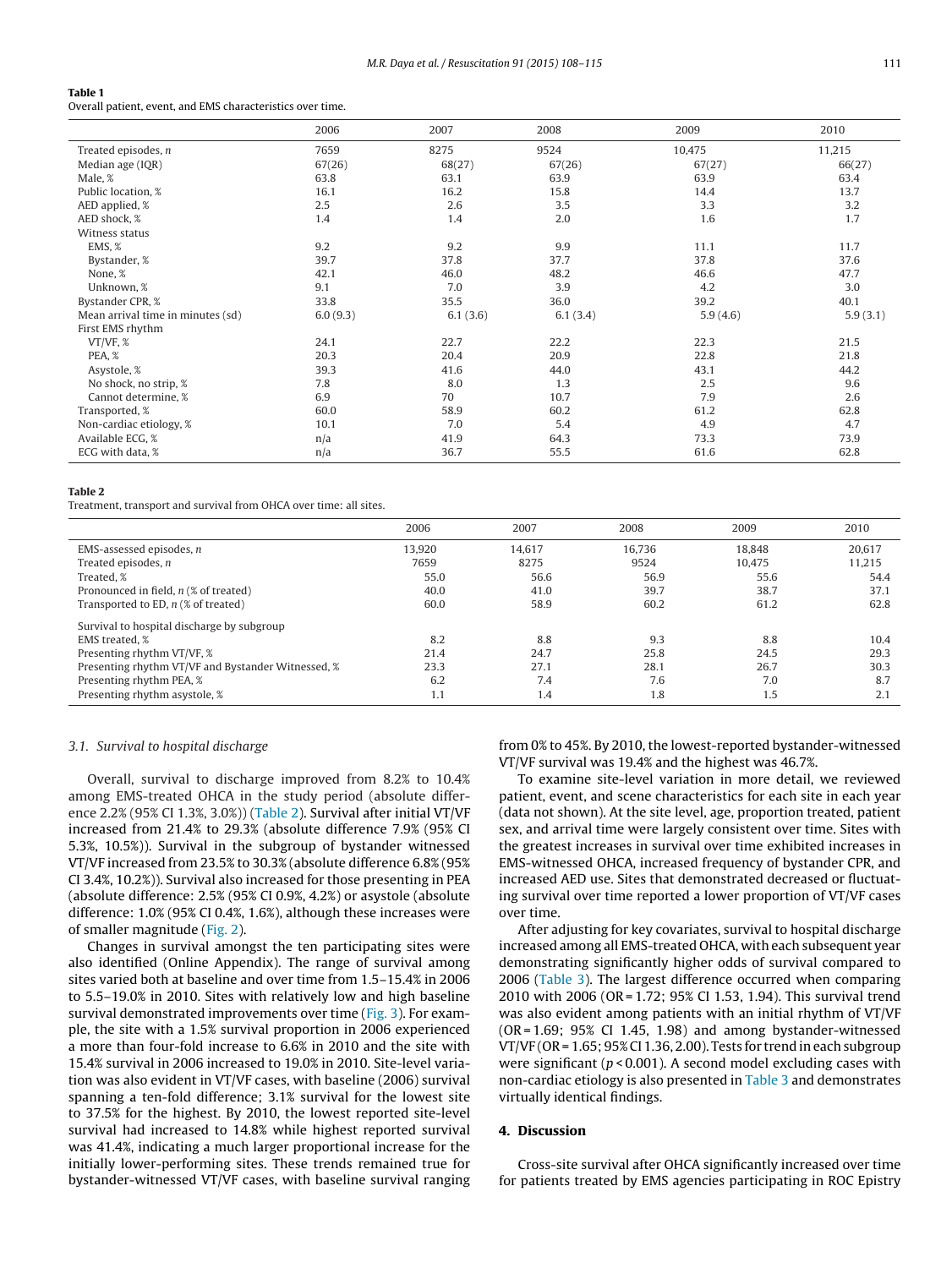





**Fig. 3.** Out of hospital cardiac arrest site-level EMS-treated OHCA over time (lowest and highest survival by site by year, with 95% CIs).

and at least one RCT. The greatest survival increase was seen in the cohorts with VT/VF. Survival also increased in subgroups with initial PEA and asystole. These results have important public health implications as OHCA is a leading cause of death in the United States and reported survival over the last thirty years has not changed significantly. $2$  While this study demonstrated site-level variation,

overall survival increased 1.7-fold between 2006 and 2010. If the increase noted here was replicated on a national level in the United States, an additional almost 6500 premature deaths could have been prevented in 2010 as compared to 2006.

These results were observed despite changes over time in patient, event, and EMS characteristics known to be associated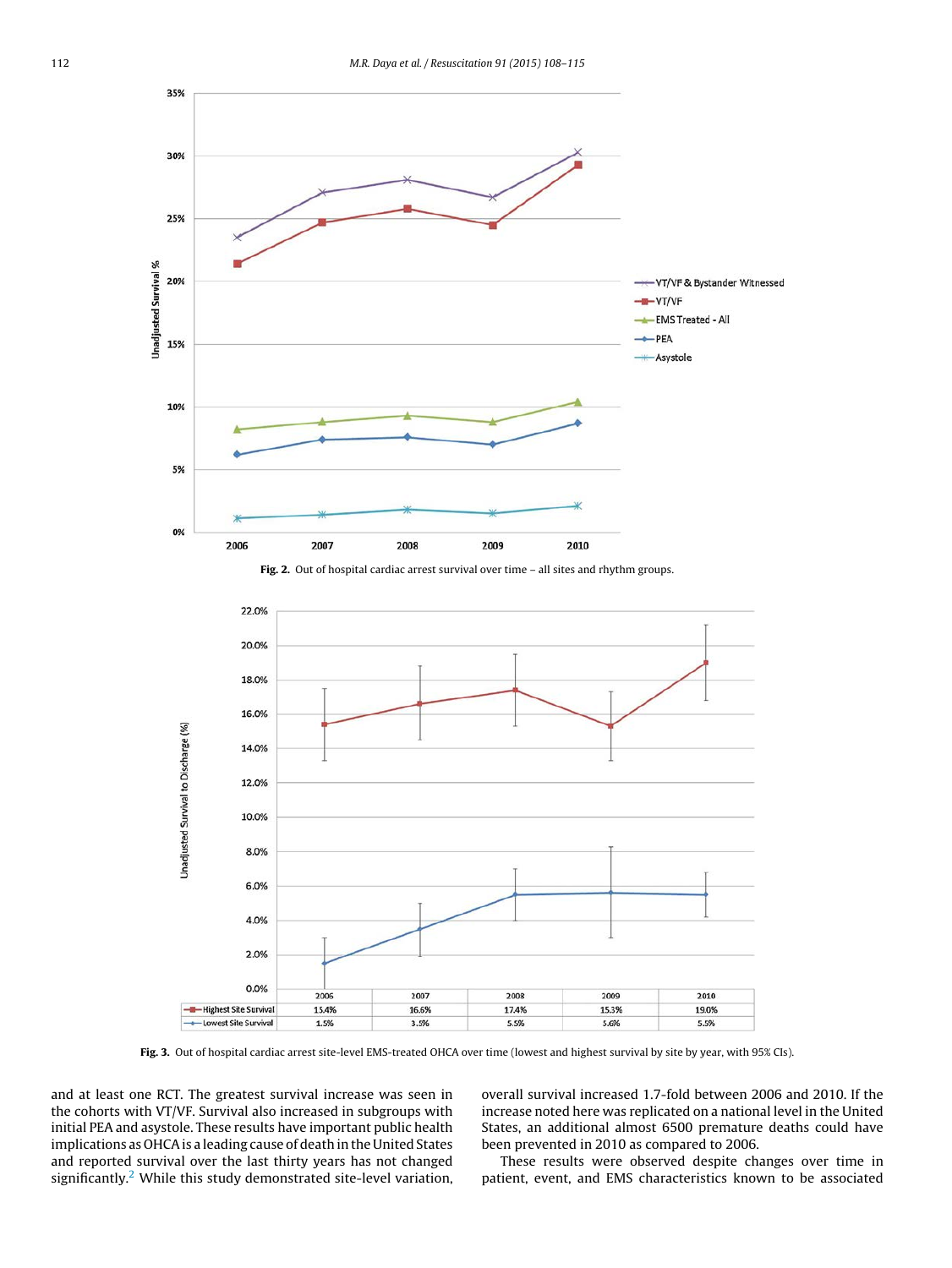| Table 3                      |
|------------------------------|
| Logistic regression results. |

|                           | Model 1: All treated cases $n = 44,666$ |                | Model 2: Presumed cardiac etiology cases $n = 41,950$ |                |
|---------------------------|-----------------------------------------|----------------|-------------------------------------------------------|----------------|
|                           | <b>OR</b>                               | 95% CI         | <b>OR</b>                                             | 95% CI         |
| 2006                      | Reference                               |                | Reference                                             |                |
| 2007                      | 1.29                                    | (1.14, 1.46)   | 1.25                                                  | (1.10, 1.43)   |
| 2008                      | 1.39                                    | (1.23, 1.58)   | 1.40                                                  | (1.22, 1.59)   |
| 2009                      | 1.29                                    | (1.14, 1.47)   | 1.29                                                  | (1.13, 1.48)   |
| 2010                      | 1.72                                    | (1.53, 1.94)   | 1.73                                                  | (1.53, 1.96)   |
| Age $< 40$                | Reference                               |                | Reference                                             |                |
| Age 40-60                 | 0.76                                    | (0.67, 0.86)   | 0.76                                                  | (0.66, 0.88)   |
| Age > 60                  | 0.47                                    | (0.41, 0.53)   | 0.47                                                  | (0.41, 0.54)   |
| Female                    | Reference                               |                | Reference                                             |                |
| Male                      | 0.89                                    | (0.83, 0.96)   | 0.90                                                  | (0.84, 0.98)   |
| Arrival time <6 min       | Reference                               |                | Reference                                             |                |
| Arrival time $\geq 6$ min | 0.73                                    | (0.67, 0.79)   | 0.71                                                  | (0.66, 0.77)   |
| Not witnessed             | Reference                               |                | Reference                                             |                |
| <b>EMS</b> witnessed      | 5.48                                    | (4.85, 6.21)   | 5.88                                                  | (5.17, 6.69)   |
| Bystander witnessed       | 2.49                                    | (2.27, 2.74)   | 2.44                                                  | (2.21, 2.70)   |
| No bystander CPR          | Reference                               |                | Reference                                             |                |
| <b>Bystander CPR</b>      | 1.20                                    | (1.10, 1.30)   | 1.24                                                  | (1.13, 1.35)   |
| Public location           | 1.85                                    | (1.70, 2.01)   | 1.86                                                  | (1.71, 2.03)   |
| Initial rhythm: asystole  | Reference                               |                | Reference                                             |                |
| Initial rhythm: VT/VF     | 13.73                                   | (12.10, 15.57) | 13.30                                                 | (11.70, 15.20) |
| Initial rhythm: PEA       | 3.07                                    | (2.67, 3.54)   | 2.81                                                  | (2.42, 3.26)   |
| Presumed cardiac etiology | Reference                               |                | N/A                                                   | N/A            |
| Non-cardiac etiology      | 1.47                                    | (1.25, 1.72)   | N/A                                                   | N/A            |

with a favorable prognosis in this population. $26-29$  For example, although bystander CPR rates and EMS-witnessed events increased, the presence of VT/VF as an initial rhythm and the proportion of events occurring in public locations decreased. Importantly, the survival increases persisted after adjusting for these known predictors of survival.

Several factors may be responsible for these findings. First, public health campaigns have emphasized lay use of chest compressions without ventilations; $5$  dispatchers have begun to provide instructions in lay use of chest compressions without ventilations; $27,28$  EMS instruction, real time and post-event review have emphasized use of optimal compression rates, deeper chest compressions, fewer interruptions, briefer peri-shock pauses, and single rather than stacked shocks; standardized post-resuscitation care protocols, with some communities implementing regionalized systems of care. $6-8,17-24,30-34$  We cannot attribute which, if any, of these interventions was most responsible for improved outcomes. Extrapolating from the care of patients with ST-elevation myocardial infarction, themost important factormay be a change in culture to recognize that OHCA is a treatable condition rather than changes in the process of care.<sup>35</sup>

Second, uniform data collection and quality improvement reporting may have helped EMS agencies identify weaknesses in the chain of survival within their systems.<sup>29</sup> All ROC EMS agencies were required to participate in Epistry in order to enroll patients in RCTs. This encouraged sites to develop and/or maintain strong relationships with EMS agencies.

Third, though clinical trials did not show significant differences between study arms, the phenomena of altered performance as a result of being part of a study, the so called Hawthorne effect, could account for some of the observed changes. $36$  Evidence suggesting benefit from RCT participation is weak and primarily reported in the setting of successful interventions. $37$  Campbell et al. showed that the Hawthorne effect exists in EMS and does not necessarily require direct observation or feedback, but only a perceived demand for improved performance. $36$  Provider hand-washing behavior among ICU workers changed notably when subjects were aware of being observed, with compliance increasing from 29% to 45%.<sup>38</sup> In a systematic review, Braunholtz et al. concluded that it is likely that RCTs have a positive rather than negative outcome on patients

especially when non-trial patients receive protocol-driven care.<sup>37</sup> In this regard, it is important to note that EMS training for the PRIMED study emphasized the importance of high quality CPR.<sup>6</sup> Emphasis was placed on the need for correct rate and depth of chest compression, complete chest wall recoil, avoidance of hyperventilation and limited hands-off time.<sup>6</sup> Performance was verified in part through analysis of CPR fraction, an important covariate in the PRIMED trial.<sup>14,15</sup> Consistent post-resuscitation care in receiving hospitals was also encouraged through the dissemination of best practice guidelines at all sites to enhance a systems of care approach.

Finally, implementation of the AHA resuscitation guidelines released in December 2005 could also account in part for the observed findings. $3$  The 2005 guideline changes emphasized a 30:2 compression ventilation ratio and single shocks to reduce no-flow time during  $CPR<sup>3</sup>$  Although some studies reported improved survival following implementation of the 2005 guidelines, others, including one from ROC, failed to demonstrate this effect. $9-12$ 

## **5. Limitations**

This study has several limitations. The number of reported OHCA cases increased over time. This increase was in part due to the exclusion of data from one site in 2006 and 2007 related to self-reported incomplete case capture. Additional possible explanations include better case ascertainment, population growth, or an increase in risk. A few sites also added EMS agencies over time, resulting in more cases overall. We attempted to control for any incomplete ascertainment by eliminating months where case identification was lower than a calculated monthly boundary. Moreover, the proportion of treated cases remained consistent over time. We did see a notable decrease in non-cardiac etiology cases over time. We believe this is due to changes in coding and case identification at the site level. Regardless of circumstance, we believe it is unlikely that the change in case number accounted for a temporal selection bias that would improve survival over time since fixed characteristics such as VT/VF incidence and public setting arrests became less favorable over time.

We are unable to adjust for changes in post-resuscitation care processes in particular the use of targeted temperature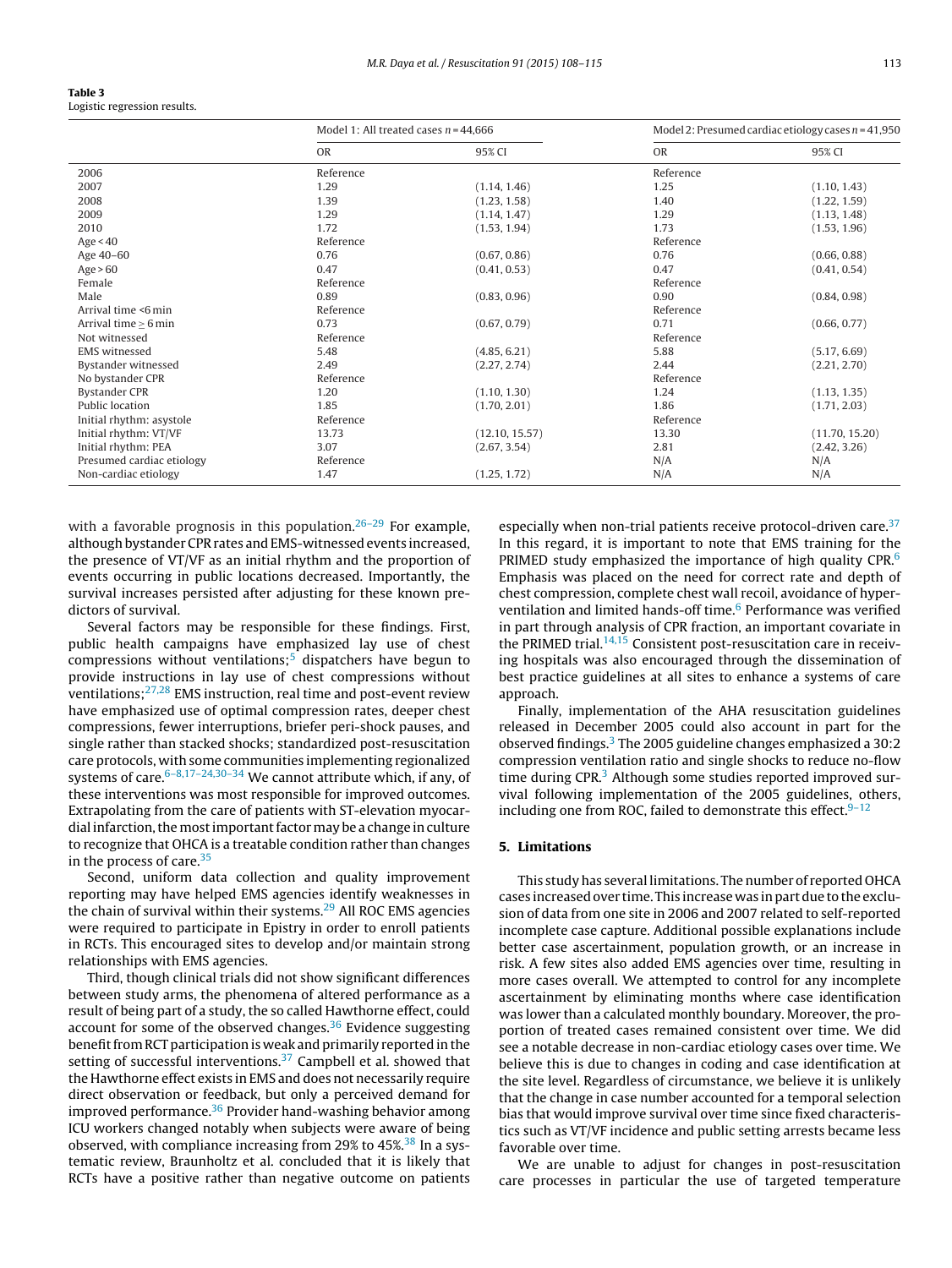management and early coronary artery angiography that may have occurred over time as these hospital treatment variables were not captured in the first version of  $E$ pistry.<sup>25,39</sup> Neurologic outcome at survival is not available for all patients in the study time frame, so that information has been excluded. Similarly, knowledge translation and behavior change occur at variable rates and it is impossible to adjust for these changes. We also excluded EMS agencies that did not meet pre-defined performance benchmarks before the clinical trials, which represents a potential selection bias. But a post hoc analysis of all Epistry cases with no exclusions due to etiology or case capture demonstrated similar improvements in survival as the primary analysis, which suggests that any selection bias is small at best.

Though geographically diverse, the ROC sites may not be representative of all EMS agencies across North America limiting the potential generalizability of these findings. Furthermore, we restricted this analysis to only agencies that participated in Epistry and at least one RCT. However, the baseline survival (8.2%) across all ROC sites in this study was similar to the average survival rate (7.6%) reported in the 30 year systematic review by Sasson et al., $<sup>2</sup>$  Finally,</sup> as with any registry-level data, there is the possibility for residual confounding since traditional Utstein factors thought to predict survival accounted incompletely for variation in survival between ROC sites.<sup>40</sup> Important strengths of Epistry, however, include its independent assessment of complete case ascertainment, use of range and logic checks to enhance data quality, as well as independent periodic audit of data collection and abstraction procedures at each site.<sup>12,41</sup> Although the availability of CPR process files with data was included in this study, actual CPR quality measures were not analyzed or adjusted for, due to the limited quantity of files at baseline.

# **6. Conclusions**

We found significant and important increases in survival from EMS-treated OHCA over time among ROC communities geographically dispersed throughout North America. The survival increases demonstrate that OHCA is a condition whose treatment warrants ongoing investment of limited health care resources to achieve further improvements. Further research is required to identify the specific factors associated with this improvement.

## **Conflicts of interest statement**

None.

## **Funding**

The ROC is supported by a series of cooperative agreements to nine regional clinical centers and one Data Coordinating Center (5U01 HL077863 – University of Washington Data Coordinating Center, HL077866 – Medical College of Wisconsin, HL077867 – University of Washington, HL077871 – University of Pittsburgh, HL077872 – St. Michael's Hospital, HL077873 – Oregon Health and Science University, HL077881 – University of Alabama at Birmingham, HL077885 – Ottawa Hospital Research Institute, HL077887 – University of Texas SW Medical Center/Dallas, HL077908 – University of California San Diego) from the National Heart, Lung and Blood Institute in partnership with the National Institute of Neurological Disorders and Stroke, U.S. Army Medical Research & Material Command, The Canadian Institutes of Health Research (CIHR) – Institute of Circulatory and Respiratory Health, Defence Research and Development Canada and the Heart, Stroke Foundation of Canada and the American Heart Association. The content is solely the responsibility of the authors and does not necessarily represent the official views of the National Heart, Lung and Blood Institute or the National Institutes of Health.

## **Acknowledgements**

We wish to acknowledge and thank all of the participating EMS personnel, agencies and medical directors, as well as the hospitals that collected and contributed data for this project.

## **Appendix A. Supplementary data**

Supplementary data associated with this article can be found, in the online version, at http://dx.doi.org/10.1016/j.resuscitation. 2015.02.003.

## **References**

- 1. Go AS, Mozaffarian D, Roger VL, et al. Executive summary: heart disease and stroke statistics – 2014 update: a report from the American Heart Association. Circulation 2014;128.
- 2. Sasson C, Rogers MA, Dahl J, Kellermann AL. Predictors of survival from out-ofhospital cardiac arrest: a systematic review and meta-analysis. Circ Cardiovasc Qual Outcomes 2010;3:63–81.
- 3. Hazinski MF, Nadkarni VM, Hickey RW, et al. Major changes in the 2005 AHA Guidelines for CPR and ECC: reaching the tipping point for change. Circulation 2005;112. IV206-11.
- 4. Hazinski MF, Nolan JP, Billi JE, et al. Part 1: Executive summary: 2010 International Consensus on Cardiopulmonary Resuscitation and Emergency Cardiovascular Care Science With Treatment Recommendations. Circulation 2010;122:S250–75.
- 5. Sayre MR, Berg RA, Cave DM, et al. Hands-only (compression-only) cardiopulmonary resuscitation: a call to action for bystander response to adults who experience out-of-hospital sudden cardiac arrest: a science advisory for the public from the American Heart Association Emergency Cardiovascular Care Committee. Circulation 2008;117:2162–7.
- 6. Meaney PA, Bobrow BJ, Mancini ME, et al. Cardiopulmonary resuscitation quality: improving cardiac resuscitation outcomes both inside and outside the hospital: a consensus statement from the American Heart Association. Circulation 2013;128:417–23.
- 7. Nichol G, Aufderheide TP, Eigel B, et al. Regional systems of care for out-ofhospital cardiac arrest: a policy statement from the American Heart Association. Circulation 2010;121:709–29.
- 8. Spaite DW, Bobrow BJ, Stolz U, et al. Statewide regionalization of postarrest care for out-of-hospital cardiac arrest: association with survival and neurologic outcome. Ann Emerg Med 2014;64:496–506.
- 9. Steinmetz J, Barnung S, Nielsen SL, Risom M, Rasmussen LS. Improved survival after an out-of-hospital cardiac arrest using new guidelines. Acta Anaesthesiol Scand 2008;52:908–13.
- 10. Sayre MR, Cantrell SA, White LJ, Hiestand BC, Keseg DP, Koser S. Impact of the 2005 American Heart Association cardiopulmonary resuscitation and emergency cardiovascular care guidelines on out-of-hospital cardiac arrest survival. Prehosp Emerg Care 2009;13:469–77.
- 11. Bigham BL, Koprowicz K, Rea T, et al. Cardiac arrest survival did not increase in the Resuscitation Outcomes Consortium after implementation of the 2005 AHA CPR and ECC guidelines. Resuscitation 2011;82:979–83.
- 12. Deasy C, Bray JE, Smith K, et al. Cardiac arrest outcomes before and after the 2005 resuscitation guidelines implementation: evidence of improvement? Resuscitation 2011;82:984–8.
- 13. Morrison LJ, Nichol G, Rea TD, et al. Rationale, development and implementation of the Resuscitation Outcomes Consortium Epistry-Cardiac Arrest. Resuscitation 2008;78:161–9.
- 14. Stiell IG, Nichol G, Leroux BG, et al. Early versus later rhythm analysis in patients with out-of-hospital cardiac arrest. N Engl J Med 2011;365:787–97.
- 15. Aufderheide TP, Nichol G, Rea TD, et al. A trial of an impedance threshold device in out-of-hospital cardiac arrest. N Engl J Med 2011;365:798–806.
- 16. Hostler D, Everson-Stewart S, Rea TD, et al. Effect of real-time feedback during cardiopulmonary resuscitation outside hospital: prospective, clusterrandomised trial. Br Med J 2011;342:d512.
- 17. Rea TD, Helbock M, Perry S, et al. Increasing use of cardiopulmonary resuscitation during out-of-hospital ventricular fibrillation arrest: survival implications of guideline changes. Circulation 2006;114:2760–5.
- 18. Bobrow BJ, Clark LL, Ewy GA, et al. Minimally interrupted cardiac resuscitation by emergency medical services for out-of-hospital cardiac arrest. JAMA 2008;299:1158–65.
- 19. Garza AG, Gratton MC, Salomone JA, Lindholm D, McElroy J, Archer R. Improved patient survival using a modified resuscitation protocol for out-of-hospital cardiac arrest. Circulation 2009;119:2597–660.
- 20. Sunde K, Pytte M, Jacobsen D, et al. Implementation of a standardised treatment protocol for post resuscitation care after out-of-hospital cardiac arrest. Resuscitation 2007;73:29–39.